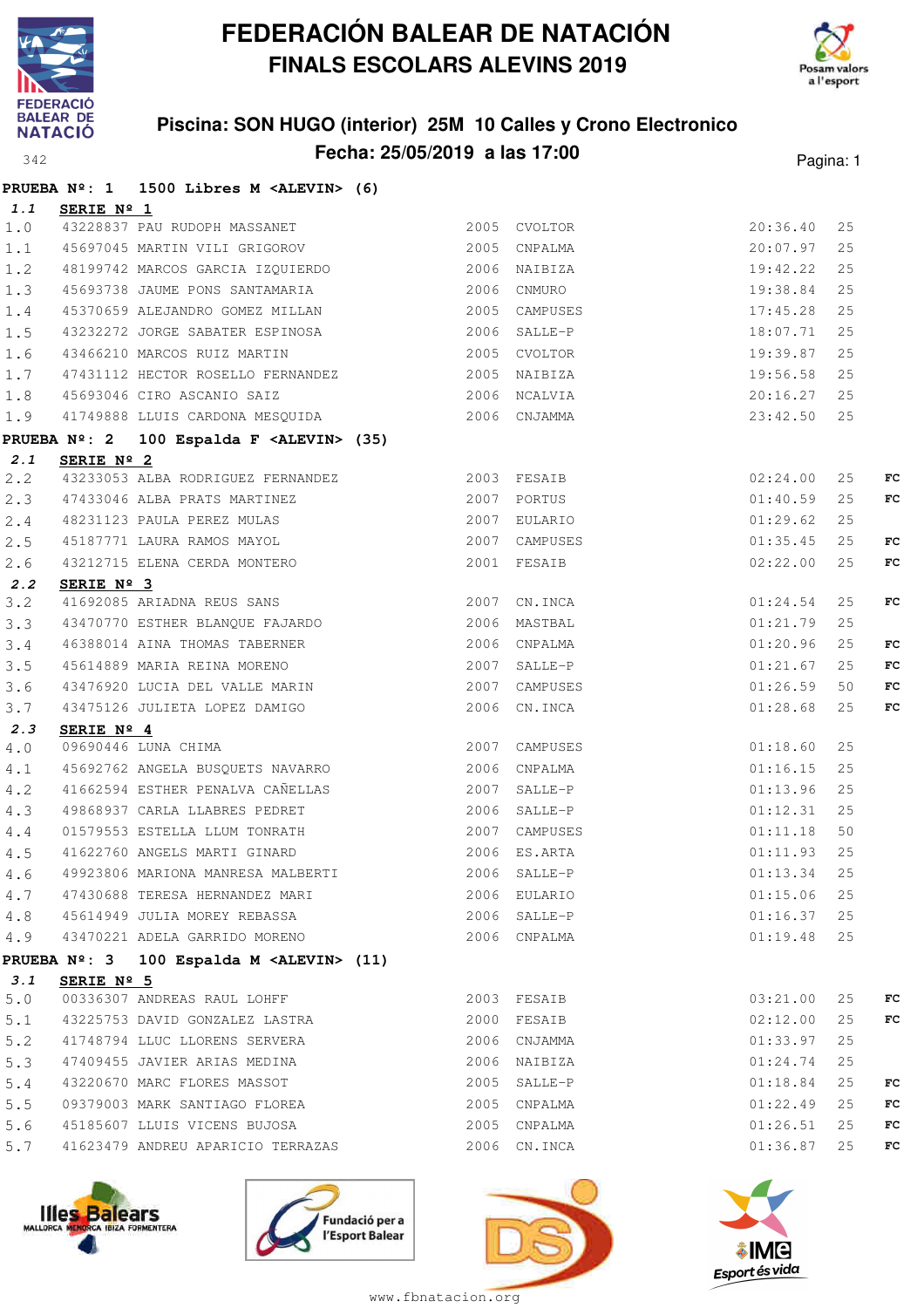



### **Piscina: SON HUGO (interior) 25M 10 Calles y Crono Electronico Fecha: 25/05/2019 a las 17:00** Pagina: 2

|         |                        | PRUEBA Nº: 3 100 Espalda M <alevin> (11)</alevin>                                      |              |               |             |    |     |
|---------|------------------------|----------------------------------------------------------------------------------------|--------------|---------------|-------------|----|-----|
| 3.1     | SERIE Nº 5             |                                                                                        |              |               |             |    |     |
| 5.8     |                        | 43226332 PERE ANTONI GOMILA QUETGLAS 1998 FESAIB                                       |              |               | 02:56.00 25 |    | FC  |
| 3.2     | SERIE Nº 6             |                                                                                        |              |               |             |    |     |
| 6.0     |                        | 43228993 MAXIMO GOMEZ PECHENKIN 2005 SALLE-P                                           |              |               | 01:18.61    | 25 | FC  |
| 6.1     |                        | 76592643 CAYETANO M. LAPRESTA VILCHEZ 2005 CNPALMA                                     |              |               | 01:16.79    | 25 | FC  |
| 6.2     |                        |                                                                                        |              |               | 01:11.36    | 25 |     |
| 6.3     |                        |                                                                                        |              |               | 01:06.20    | 25 |     |
| 6.4     |                        |                                                                                        |              |               | 01:05.06    | 25 |     |
| 6.5     |                        | 41664005 JUAN GARCIA VIVES 2006 SALLE-P                                                |              |               | 01:05.58    | 25 |     |
| 6.6     |                        | 43463962 HUGO GUERRERO LOPEZ                                                           |              | 2005 SALLE-P  | 01:08.71    | 25 |     |
| 6.7     |                        |                                                                                        |              |               | 01:12.87    | 25 |     |
| 6.8     |                        | 43196055 RENE FLORES CASTILLO 2002 FESAIB                                              |              |               | 01:18.00    | 25 | FC  |
|         | PRUEBA $N^{\circ}$ : 4 | 100 Braza F < $ALEVIN>$ (38)                                                           |              |               |             |    |     |
| 4.1     | SERIE Nº 7             |                                                                                        |              |               |             |    |     |
| 7.0     |                        | 43202686 NEREA BARRIENTOS ARROM 2001 FESAIB                                            |              |               | 02:08.00    | 25 | FC  |
| 7.1     |                        | 48199919 DANIELA HORMIGO ROSELLO                                                       | 2006 NAIBIZA |               | 01:36.93    | 25 |     |
| 7.2     |                        | 48233287 ADRIANA ESTEBAN SEGOVIA 2007 NAIBIZA                                          |              |               | 01:27.99    | 25 |     |
| 7.3     |                        | 43473466 CLAUDIA GELABERT RUBIO                                                        |              | 2007 CNPALMA  | 01:23.81    | 25 |     |
| 7.4     |                        |                                                                                        |              | 2006 CNPALMA  | 01:20.05    | 25 |     |
| 7.5     |                        | 43473400 CENCENT CENTER<br>45189605 MARINA PONS RAMON<br>49481148 EMMA FRAGA MORRONDO  |              | 2007 SALLE-P  | 01:22.25    | 25 |     |
| 7.6     |                        | 43474950 NOA MARTINEZ COUSELO 2006 CVOLTOR                                             |              |               | 01:26.87    | 25 |     |
| 7.7     |                        | 48199273 VIOLETA CUBERO SOLER 2006 PORTUS                                              |              |               | 01:32.96    | 25 |     |
| 7.8     |                        | 47431715 NATALIA PRIETO MARQUEZ (2007 EULARIO 41749449 BLANCA BAGUR MOLL (2006 CNJAMMA |              |               | 01:45.60    | 25 |     |
| 7.9     |                        | 41749449 BLANCA BAGUR MOLL 2006 CNJAMMA                                                |              |               | S.T.        |    |     |
|         |                        | PRUEBA Nº: 5 100 Braza M <alevin> (14)</alevin>                                        |              |               |             |    |     |
| 5.1     | SERIE Nº 8             |                                                                                        |              |               |             |    |     |
| 8.2     |                        | 2006 PORTUS<br>06916330 TOMAS ROGEN                                                    |              |               | 01:39.81    | 25 |     |
| 8.3     |                        | 41663833 ALBERT PORTER VICENS 2005 SALLE-P                                             |              |               | 01:26.90    | 25 |     |
| $8.4\,$ |                        | 43225567 VICTOR GATTI TASCON                                                           |              | 2005 NCALVIA  | 01:23.38    | 25 |     |
| 8.5     |                        | 43473756 ADRIA FERRER GARCIA 2005 CN.INCA                                              |              |               | 01:23.38    | 25 | FC. |
| 8.6     |                        | 43471170 MARC ADAM O'CONNOR CABAU 2005 NCALVIA                                         |              |               | 01:27.37    | 25 | FC  |
| 8.7     |                        | 43225753 DAVID GONZALEZ LASTRA                                                         |              | 2000 FESAIB   | 02:40.00    | 25 | FC  |
| 5.2     | SERIE Nº 9             |                                                                                        |              |               |             |    |     |
| 9.2     |                        | 45696311 JAUME VALLESPIR TORAN                                                         |              | 2006 CN.INCA  | 01:21.85    | 25 | FC  |
| 9.3     |                        | 45191343 PAU PEREZ RIUTORT                                                             | 2005         | CVOLTOR       | 01:18.37    | 25 |     |
| 9.4     |                        | 43471880 JORDI CINTA PEREZ                                                             |              | 2005 CN.INCA  | 01:09.73    | 25 |     |
| 9.5     |                        | 49614662 GONZALO FERRON ALCONCHEL                                                      |              | 2005 CNPALMA  | 01:19.16    | 50 |     |
| 9.6     |                        | 45614938 GUILLEM FEMENIA CRESPI                                                        | 2005         | SALLE-P       | 01:18.56    | 25 |     |
| 9.7     |                        | 45187470 URIEL HARO PEREZ                                                              |              | 2005 CAMPUSES | 01:22.15    | 25 |     |







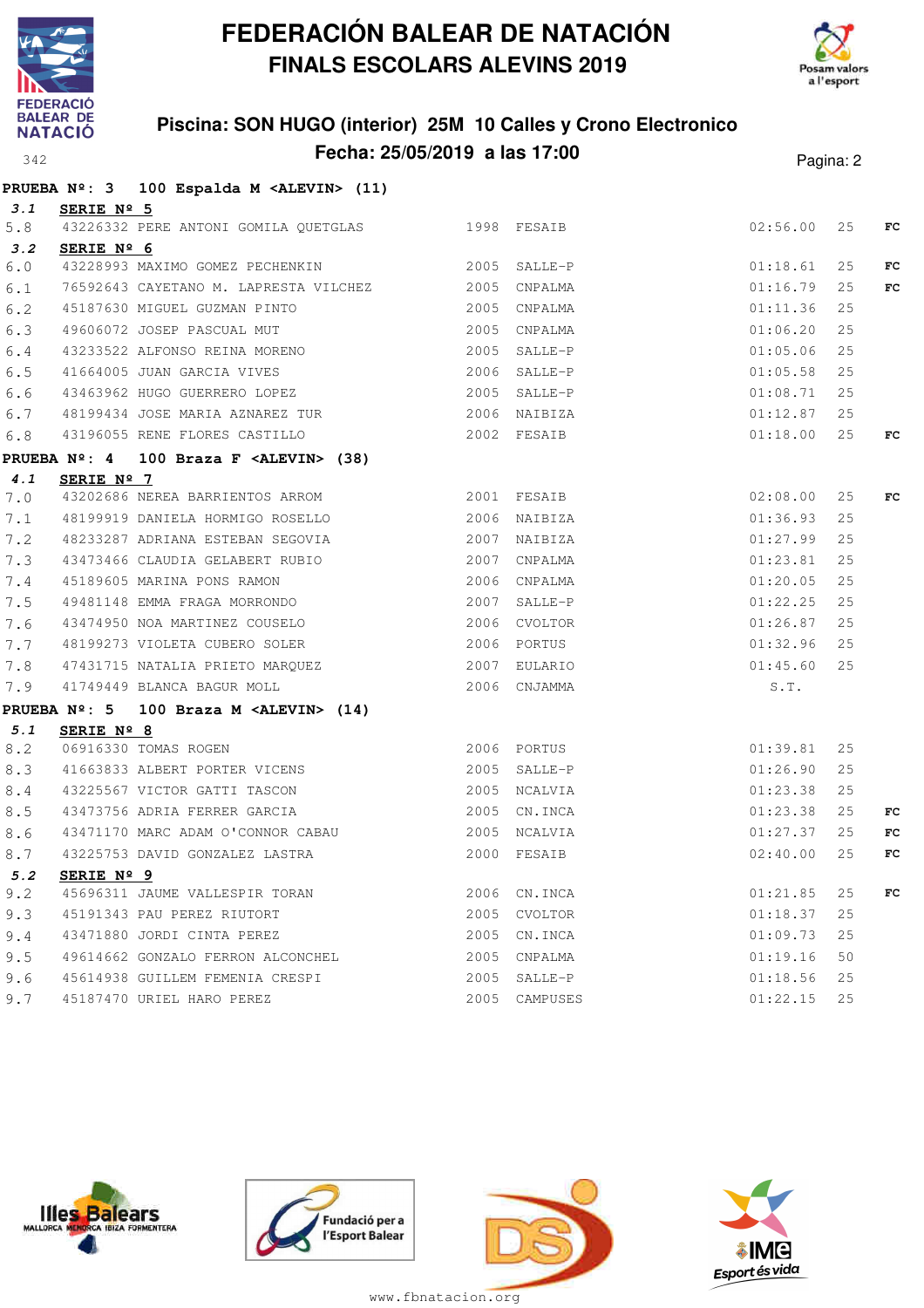



#### **Piscina: SON HUGO (interior) 25M 10 Calles y Crono Electronico Fecha: 25/05/2019 a las 17:00** Pagina: 3

|      |                      | PRUEBA $N^2$ : 6 200 Libres F <alevin> (27)</alevin>                                                                                                                                        |                          |               |    |     |
|------|----------------------|---------------------------------------------------------------------------------------------------------------------------------------------------------------------------------------------|--------------------------|---------------|----|-----|
| 6.1  | SERIE Nº 10          |                                                                                                                                                                                             |                          |               |    |     |
| 10.2 |                      | 41749948 CATERINA COLL AMETLER 2006 CNJAMMA                                                                                                                                                 |                          | 03:01.42      | 25 |     |
| 10.3 |                      |                                                                                                                                                                                             |                          |               | 25 |     |
| 10.4 |                      | 45697326 AINA GONZALEZ CAPLLONCH 2007 SALLE-P 3007 SALLE 2007 SALLE                                                                                                                         |                          |               | 25 | FC  |
| 10.5 |                      | 43476920 LUCIA DEL VALLE MARIN 2007 CAMPUSES 02:48.44<br>45187771 LAURA RAMOS MAYOL 2007 CAMPUSES 02:53.93<br>43475126 JULIETA LOPEZ DAMIGO 2006 CN.INCA 03:01.55                           |                          |               | 25 | FC. |
| 10.6 |                      |                                                                                                                                                                                             |                          |               | 25 | FC. |
| 10.7 |                      |                                                                                                                                                                                             |                          |               | 25 | FC. |
| 6.2  | SERIE $N^{\circ}$ 11 |                                                                                                                                                                                             |                          |               |    |     |
| 11.2 |                      | <b>SERIE Nº II</b><br>49610021 NEREA PEREZ PEREZ<br>47433423 YARA ROSELLO RODRIGUEZ 2006 NAIBIZA<br>49481006 LUCIA MOYA JIMENEZ 2007 NCALVIA<br>46393213 MARTA ROSSELLO GARCIA 2007 CNPALMA | 02:44.37                 |               | 25 | FC  |
| 11.3 |                      |                                                                                                                                                                                             | $02:36.85$<br>$02:36.37$ |               | 25 |     |
| 11.4 |                      |                                                                                                                                                                                             | 2007 NCALVIA             |               | 25 |     |
| 11.5 |                      |                                                                                                                                                                                             | 02:36.53                 |               | 25 |     |
| 11.6 |                      | 46391932 URSULA SALAS BASCUÑANA (2006 SALLE-P                                                                                                                                               |                          | 02:36.87      | 25 |     |
|      |                      | 11.7 41664764 NEUS QUETGLAS CARBONELL 2006 NCALVIA                                                                                                                                          |                          | 02:46.57      | 25 | FC  |
| 6.3  | SERIE $N^{\circ}$ 12 |                                                                                                                                                                                             |                          |               |    |     |
| 12.0 |                      | 49923806 MARIONA MANRESA MALBERTI 2006 SALLE-P 02:33.41                                                                                                                                     |                          |               | 25 |     |
| 12.1 |                      | 45614949 JULIA MOREY REBASSA                                                                                                                                                                | 02:31.71<br>2006 SALLE-P |               | 25 |     |
| 12.2 |                      | 49868937 CARLA LLABRES PEDRET                                                                                                                                                               | 2006 SALLE-P             | 02:20.84      | 25 |     |
| 12.3 |                      | 43475079 SARAH HOLGADO BARAHONA 2007 CNPALMA                                                                                                                                                |                          | 02:16.65      | 25 |     |
| 12.4 |                      | 43476271 ARIADNA MORA FERRANDIS<br>04346837 JOSHA VERMEER<br>48198922 MARIA RIERA PRATS<br>43467319 MAR VELASCO ROCHON<br>13467319 MAR VELASCO ROCHON<br>12007 CAMPUSES                     | 2006 SALLE-P 02:12.89    |               | 50 |     |
| 12.5 |                      |                                                                                                                                                                                             | 02:15.93                 |               | 25 |     |
| 12.6 |                      |                                                                                                                                                                                             |                          | 02:19.99      | 25 |     |
| 12.7 |                      |                                                                                                                                                                                             |                          | 02:28.24      | 25 |     |
| 12.8 |                      | 41659557 MARGALIDA CERDA MANRESA $2007$ FELANITX $02:31.95$                                                                                                                                 |                          |               | 25 |     |
| 12.9 |                      | 09690446 LUNA CHIMA                                                                                                                                                                         | 2007 CAMPUSES 02:34.91   |               | 25 |     |
|      |                      | PRUEBA Nº: 7 200 Libres M <alevin> (3)</alevin>                                                                                                                                             |                          |               |    |     |
| 7.1  | SERIE $N^{\circ}$ 13 |                                                                                                                                                                                             |                          |               |    |     |
| 13.0 |                      | <u>2005</u> NATAMAO 62:45.68<br>41514532 JULEN PONS DE DIOS 68 (2005 NATAMAO 62:45.68                                                                                                       |                          |               | 25 |     |
| 13.1 |                      | 45185607 LLUIS VICENS BUJOSA 2005 CNPALMA 2005 CNPALMA 2005                                                                                                                                 |                          |               | 25 | FC  |
| 13.2 |                      | 47431112 HECTOR ROSELLO FERNANDEZ                                                                                                                                                           | 2005 NAIBIZA             | 02:26.37      | 25 |     |
|      |                      | 13.3 48199742 MARCOS GARCIA IZQUIERDO                                                                                                                                                       | 2006 NAIBIZA             | 02:24.64      | 25 |     |
|      |                      |                                                                                                                                                                                             |                          |               | 25 |     |
|      |                      | 13.5 48233940 MARC CARDONA MARTIN 2006 NAIBIZA 62:23.03 25                                                                                                                                  |                          |               |    |     |
|      |                      | 13.6 43220670 MARC FLORES MASSOT                                                                                                                                                            | 2005 SALLE-P             | $02:25.12$ 25 |    | FC  |
|      |                      | 13.7 43228993 MAXIMO GOMEZ PECHENKIN                                                                                                                                                        | 2005 SALLE-P             | 02:36.16      | 25 | FC  |
|      |                      | 13.8 45610144 JOAN MIQUEL NIETO CALDENTEY 2006 CNPALMA                                                                                                                                      |                          | 02:38.90      | 25 | FC  |
| 7.2  | SERIE $N^{\circ}$ 14 | 49607808 MIQUEL RIBOT MORELL                                                                                                                                                                |                          |               |    |     |
| 14.0 |                      |                                                                                                                                                                                             | 2005 NCALVIA             | 02:20.63      | 25 |     |
| 14.1 |                      | 43227645 DANIEL LLOMPART BARRERA                                                                                                                                                            | 2005 SALLE-P             | 02:19.76      | 25 | FC  |
| 14.2 |                      | 43190442 MARCOS RODRIGUEZ RAMON                                                                                                                                                             | 1999 FESAIB              | 02:17.28      | 25 | FC  |
| 14.3 |                      | 43233522 ALFONSO REINA MORENO                                                                                                                                                               | 2005 SALLE-P             | 02:11.79      | 25 |     |
| 14.4 |                      | 09897080 ALEX EMERY SACH<br>43232272 JORGE SABATER ESPINOSA                                                                                                                                 | 2005 SALLE-P             | 02:06.20      | 25 |     |
| 14.5 |                      |                                                                                                                                                                                             | 2006 SALLE-P             | 02:11.43      | 25 |     |
| 14.6 |                      | 43460901 JAVIER HOLGADO BARAHONA                                                                                                                                                            | 2005 CNPALMA             | 02:11.81      | 25 |     |
| 14.7 |                      |                                                                                                                                                                                             |                          | 02:17.69      | 25 |     |
| 14.8 |                      | 43466668 JAIME FLORIT CASTILLO                                                                                                                                                              | 2005 CVOLTOR             | 02:20.47      | 25 |     |







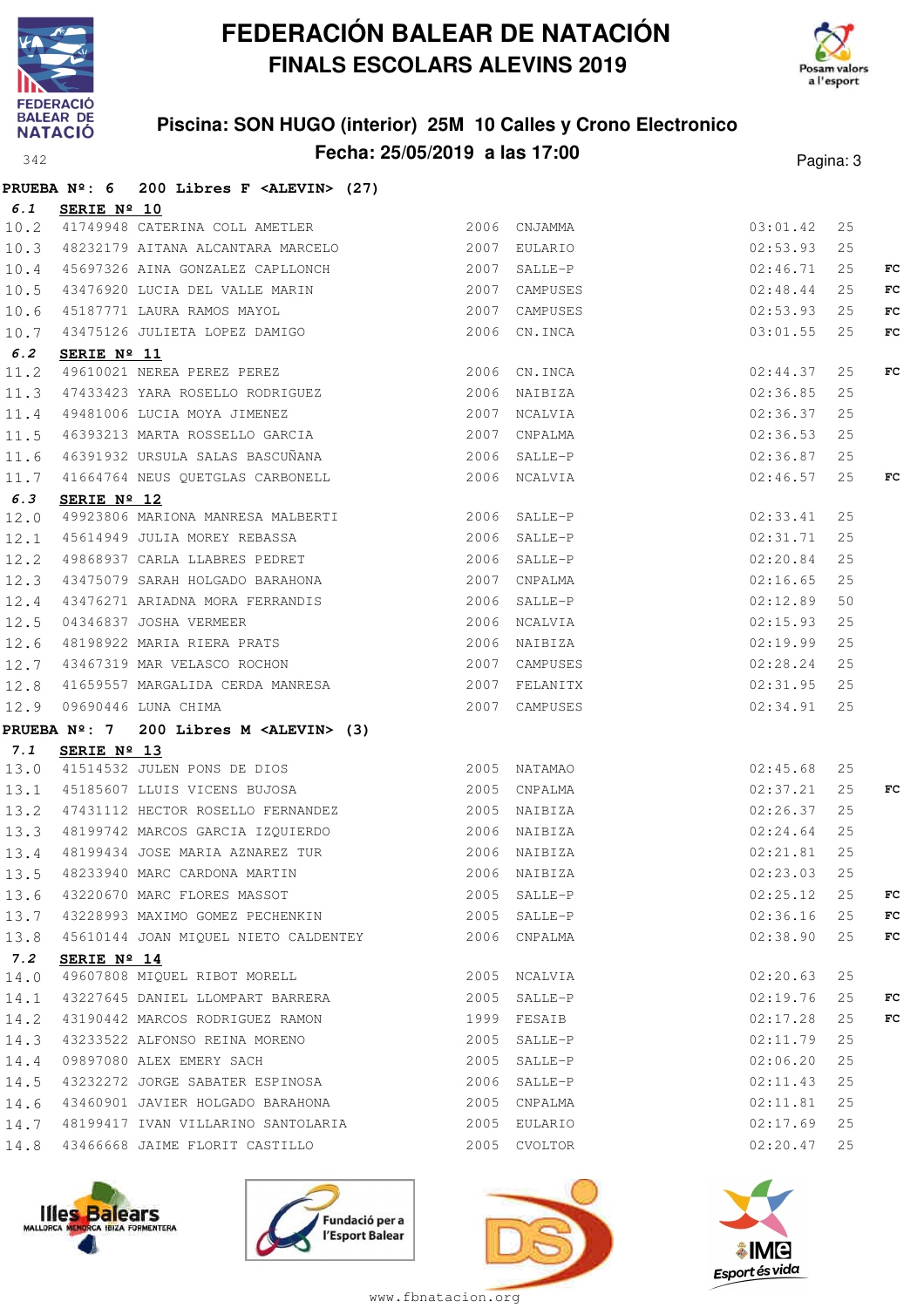



### **Piscina: SON HUGO (interior) 25M 10 Calles y Crono Electronico Fecha: 25/05/2019 a las 17:00** Pagina: 4

|      |                  | PRUEBA Nº: 8 200 Mariposa F <alevin> (33)</alevin>                                                                                                                                                  |      |              |               |    |    |
|------|------------------|-----------------------------------------------------------------------------------------------------------------------------------------------------------------------------------------------------|------|--------------|---------------|----|----|
|      | 8.1 SERIE Nº 15  |                                                                                                                                                                                                     |      |              |               |    |    |
|      |                  | 15.2 45187558 LUCIA ZUBIRI OLIVERA 2007 SALLE-P<br>15.3 43479700 AGNES MAYOL SERRA 2007 SALLE-P<br>15.4 47432716 AMAYA TORRES SERRA 2006 EULARIO                                                    |      |              | 03:07.71      | 25 | FC |
|      |                  |                                                                                                                                                                                                     |      |              | 02:57.83      | 25 |    |
|      |                  |                                                                                                                                                                                                     |      |              | 02:31.50      | 25 |    |
|      |                  |                                                                                                                                                                                                     |      |              | $02:51.58$ 25 |    |    |
|      |                  | 15.5 43479539 PATRICIA TORVISO QUIROZ 2007 CN.INCA<br>15.6 45189548 MARTA SERRA REGAL 2007 CN.INCA                                                                                                  |      |              | 03:04.41      | 25 |    |
|      |                  |                                                                                                                                                                                                     |      |              | 03:21.40      | 25 |    |
|      |                  | PRUEBA Nº: 9 200 Mariposa M <alevin> (9)</alevin>                                                                                                                                                   |      |              |               |    |    |
|      | 9.1 SERIE Nº 16  |                                                                                                                                                                                                     |      |              |               |    |    |
|      |                  |                                                                                                                                                                                                     |      |              | 03:29.12      | 25 |    |
|      |                  |                                                                                                                                                                                                     |      |              | 02:41.78      | 25 |    |
|      |                  | 16.1 47409455 JAVIER ARIAS MEDINA 2006 NAIBIZA<br>16.2 43466210 MARCOS RUIZ MARTIN 2005 CVOLTOR<br>16.3 43226770 DYLAN RUIZ BIOJO 2005 SALLE-P<br>16.4 49927148 VICTOR FCO. POLO CAPO 2006 CAMPUSES |      |              | 02:36.83      | 25 | FC |
|      |                  |                                                                                                                                                                                                     |      |              | 02:25.21      | 25 |    |
|      |                  | 16.5 43473869 JAVIER LOPEZ GUILLEN                                                                                                                                                                  |      | 2006 CN.INCA | 02:26.37      | 25 |    |
|      |                  | 16.6 43483056 JOSEP CASTRO TORRENS 2005 CAMPUSES                                                                                                                                                    |      |              | 02:39.71      | 25 | FC |
|      |                  | 16.7 43473756 ADRIA FERRER GARCIA 6 2005 CN.INCA                                                                                                                                                    |      |              | 02:49.92      | 25 | FC |
|      |                  | PRUEBA $N^{\circ}$ : 10 200 Estilos F <alevin> (41)</alevin>                                                                                                                                        |      |              |               |    |    |
|      | 10.1 SERIE Nº 17 |                                                                                                                                                                                                     |      |              |               |    |    |
|      |                  | 17.2 41749449 BLANCA BAGUR MOLL 2006 CNJAMMA<br>17.2 41749449 BLANCA BAGUR MOLL 2006 2006 CNJAMMA<br>17.3 48199919 DANIELA HORMIGO ROSELLO 2006 NAIBIZA                                             |      |              | S.T.          |    |    |
|      |                  |                                                                                                                                                                                                     |      |              | 03:21.06      | 25 |    |
|      |                  | 17.4 45614889 MARIA REINA MORENO<br>17.5 45185729 MIREIA VANRELL MENENDEZ 2007 CNPALMA                                                                                                              |      |              | 03:06.25      | 25 | FC |
|      |                  |                                                                                                                                                                                                     |      |              | 03:13.67      | 25 | FC |
|      |                  | 17.6 48231123 PAULA PEREZ MULAS 2007 EULARIO                                                                                                                                                        |      |              | S.T.          |    |    |
|      | 10.2 SERIE Nº 18 |                                                                                                                                                                                                     |      |              |               |    |    |
|      |                  | 18.2 45697330 MARIA DE LLUCH GONZALEZ CAPLLONCH 2007 SALLE-P                                                                                                                                        |      |              | 03:02.43      | 25 | FC |
|      |                  | 18.3 46393213 MARTA ROSSELLO GARCIA 62007 CNPALMA                                                                                                                                                   |      |              | 03:00.03      | 25 |    |
|      |                  | 18.4 48199273 VIOLETA CUBERO SOLER                                                                                                                                                                  |      | 2006 PORTUS  | 02:55.80      | 25 |    |
| 18.5 |                  | 41606736 BLANCA PONS DE VICENTE 2006 NATAMAO                                                                                                                                                        |      |              | 02:56.94      | 25 |    |
|      |                  | 18.6 43474335 MARTA NADAL CANET                                                                                                                                                                     |      | 2006 NCALVIA | 03:02.37      | 25 | FC |
|      |                  |                                                                                                                                                                                                     |      |              | 03:05.73      | 25 | FC |
|      | 10.3 SERIE Nº 19 |                                                                                                                                                                                                     |      |              |               |    |    |
|      |                  | 19.0 45692762 ANGELA BUSQUETS NAVARRO 2006 CNPALMA<br>19.1 49925383 MARTA SANDIN POLO 2007 SALLE-P                                                                                                  |      |              | 02:53.72      | 25 |    |
| 19.1 |                  |                                                                                                                                                                                                     |      |              | 02:49.66      | 25 |    |
| 19.2 |                  | 46389239 LEYRE LUMBRERAS ROJO                                                                                                                                                                       |      | 2006 SALLE-P | 02:46.31      | 25 |    |
|      |                  | 19.3 43474950 NOA MARTINEZ COUSELO                                                                                                                                                                  |      | 2006 CVOLTOR | 02:43.70      | 25 |    |
|      |                  | 19.4 04346837 JOSHA VERMEER                                                                                                                                                                         |      | 2006 NCALVIA | 02:33.68      | 25 |    |
|      |                  | 19.5 45189605 MARINA PONS RAMON                                                                                                                                                                     |      | 2006 CNPALMA | 02:36.36      | 25 |    |
|      |                  | 19.6 41662594 ESTHER PENALVA CAÑELLAS                                                                                                                                                               | 2007 | SALLE-P      | 02:45.18      | 25 |    |
|      |                  | 19.7 49481148 EMMA FRAGA MORRONDO                                                                                                                                                                   |      | 2007 SALLE-P | 02:49.12      | 25 |    |
|      |                  | 19.8 43473466 CLAUDIA GELABERT RUBIO                                                                                                                                                                |      | 2007 CNPALMA | 02:51.37      | 25 |    |
|      |                  | 19.9 48233287 ADRIANA ESTEBAN SEGOVIA                                                                                                                                                               |      | 2007 NAIBIZA | 02:53.82      | 25 |    |







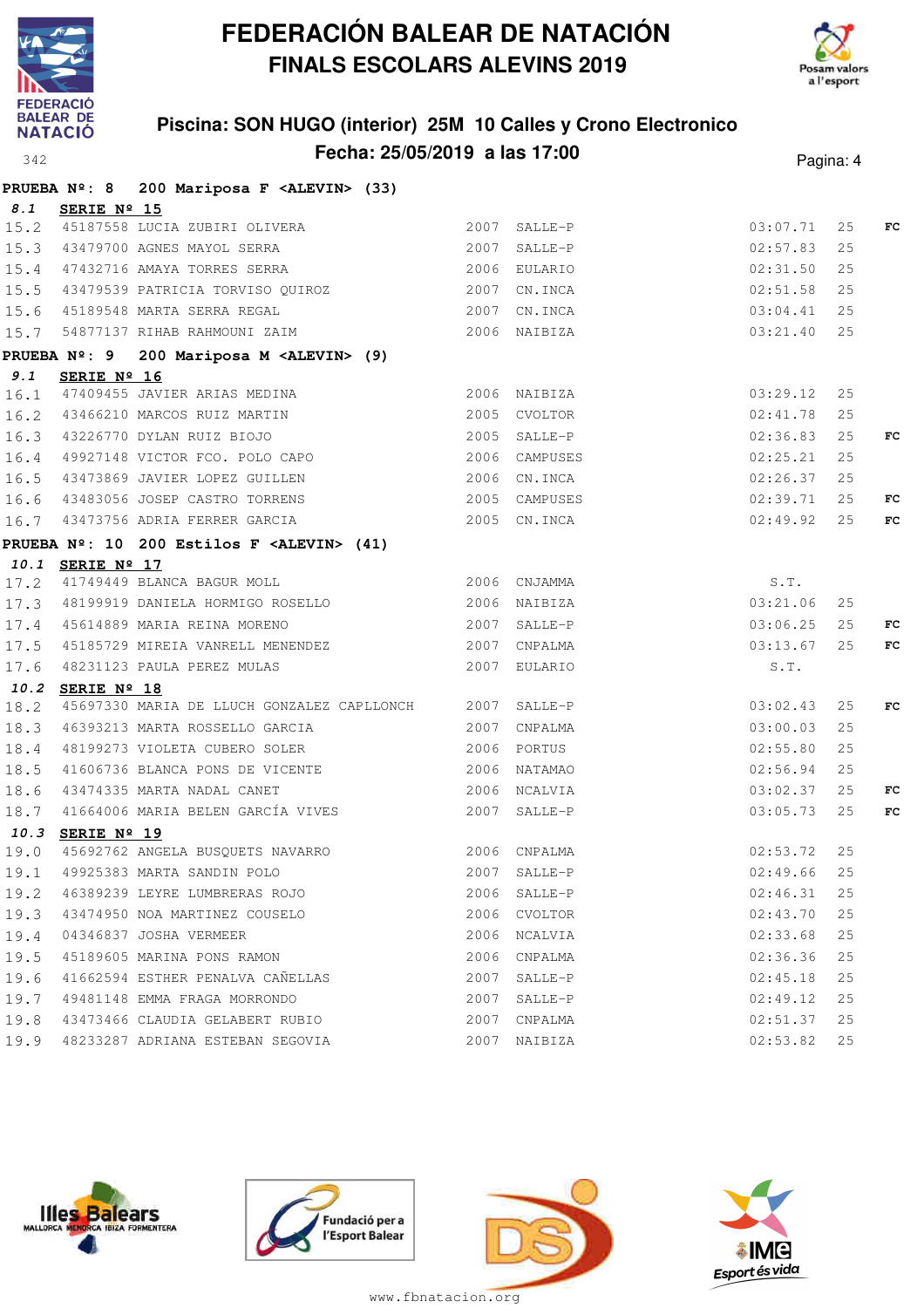



### **Piscina: SON HUGO (interior) 25M 10 Calles y Crono Electronico Fecha: 25/05/2019 a las 17:00** Pagina: 5

|      |                  | PRUEBA Nº: 11 200 Estilos M <alevin> (17)</alevin>                                                                                                                                                                      |              |          |          |    |    |
|------|------------------|-------------------------------------------------------------------------------------------------------------------------------------------------------------------------------------------------------------------------|--------------|----------|----------|----|----|
|      | 11.1 SERIE Nº 20 |                                                                                                                                                                                                                         |              |          |          |    |    |
|      |                  | 20.1 06916330 TOMAS ROGEN<br>20.2 45697045 MARTIN VILI GRIGOROV 2005 CNPALMA 2005 2005 2005                                                                                                                             |              |          |          | 25 |    |
|      |                  |                                                                                                                                                                                                                         |              |          |          | 25 |    |
|      |                  | 20.3 45696311 JAUME VALLESPIR TORAN 2006 CN.INCA 2006 CN.INCA 2006                                                                                                                                                      |              |          |          | 25 | FC |
|      |                  | 20.4 45187630 MIGUEL GUZMAN PINTO 2005 CNPALMA                                                                                                                                                                          |              | 02:38.18 |          | 25 |    |
|      |                  | 20.5 45691572 ANDREAS CARRASCAL GUILCHENKO 2006 CNPALMA                                                                                                                                                                 |              |          |          | 25 | FC |
| 20.6 |                  |                                                                                                                                                                                                                         |              |          |          | 25 | FC |
|      |                  | 20.7 49483562 ALEX JOAN ROMERO LLUCH 2006 CNPALMA                                                                                                                                                                       |              | 02:57.91 |          | 25 |    |
|      |                  | 20.8 41748794 LLUC LLORENS SERVERA 2006 CNJAMMA                                                                                                                                                                         |              |          | 03:29.68 | 25 |    |
|      | 11.2 SERIE Nº 21 |                                                                                                                                                                                                                         |              |          |          |    |    |
|      |                  | 21.1 45614938 GUILLEM FEMENIA CRESPI 2005 SALLE-P<br>21.2 43463962 HUGO GUERRERO LOPEZ 2005 SALLE-P 2005 201.2 43463962 HUGO GUERRERO LOPEZ                                                                             |              |          |          | 25 |    |
|      |                  |                                                                                                                                                                                                                         |              |          |          | 25 |    |
|      |                  | 21.3 49606072 JOSEP PASCUAL MUT 2005 CNPALMA 2005 CNPALMA                                                                                                                                                               |              |          |          | 25 |    |
|      |                  | 21.4 48199417 IVAN VILLARINO SANTOLARIA 2005 EULARIO 62:24.68<br>21.5 43471880 JORDI CINTA PEREZ 2005 CN.INCA 02:25.23<br>21.6 41664005 JUAN GARCIA VIVES 2006 SALLE-P 02:27.37                                         |              |          |          | 25 |    |
|      |                  |                                                                                                                                                                                                                         |              |          |          | 25 |    |
|      |                  |                                                                                                                                                                                                                         |              |          |          | 25 |    |
|      |                  | 21.7 49614662 GONZALO FERRON ALCONCHEL 2005 CNPALMA                                                                                                                                                                     |              | 02:32.93 |          | 25 |    |
|      |                  | 21.8 02069170 KEVIN NICOLAS RADU 2006 CNPALMA 2006 CNPALMA 02:34.28 25                                                                                                                                                  |              |          |          |    |    |
|      |                  | PRUEBA Nº: 12 400 Libres F <alevin> (28)</alevin>                                                                                                                                                                       |              |          |          |    |    |
|      | 12.1 SERIE Nº 22 |                                                                                                                                                                                                                         |              |          |          |    |    |
|      |                  | <b>12.1 <u>SERIE Nº 22</u></b><br>22.2 49610021 NEREA PEREZ PEREZ 2006 CN.INCA 05:46.05 25<br>22.3 41692085 ARIADNA REUS SANS 2007 CN.INCA 05:34.99 25<br>22.4 41709410 MARTA JULIA MARTORELL 2007 FELANITX 05:25.06 25 |              |          |          |    | FC |
|      |                  |                                                                                                                                                                                                                         |              |          |          |    | FC |
|      |                  |                                                                                                                                                                                                                         |              |          |          |    |    |
|      |                  |                                                                                                                                                                                                                         |              |          |          | 25 |    |
|      |                  | 22.6 43232139 AINA BELTRAN AMOEDO 2006 CN.INCA 2006 CN.INCA 05:42.08                                                                                                                                                    |              |          |          | 25 | FC |
|      |                  | 22.7 48232179 AITANA ALCANTARA MARCELO 2007 EULARIO                                                                                                                                                                     |              |          | 06:01.22 | 25 |    |
|      | 12.2 SERIE Nº 23 |                                                                                                                                                                                                                         |              |          |          |    |    |
|      |                  | 12.2 SERIE Nº 23<br>23.1 43470221 ADELA GARRIDO MORENO 2006 CNPALMA (1997) 2006 2006 CNPALMA                                                                                                                            |              |          |          | 25 |    |
|      |                  | 23.2 43467319 MAR VELASCO ROCHON 2007 CAMPUSES 05:05.31                                                                                                                                                                 |              |          |          | 25 |    |
|      |                  | 23.3 01579553 ESTELLA LLUM TONRATH 2007 CAMPUSES 04:44.87                                                                                                                                                               |              |          |          | 25 |    |
|      |                  |                                                                                                                                                                                                                         |              |          |          | 50 |    |
|      |                  | 23.4 43476271 ARIADNA MORA FERRANDIS<br>23.5 43475079 SARAH HOLGADO BARAHONA 2007 CNPALMA 23.6 48198922 MARIA RIERA PRATS 2006 SALLE-P 04:36.28                                                                         |              |          |          | 25 |    |
|      |                  |                                                                                                                                                                                                                         |              |          |          | 25 |    |
|      |                  | 23.7 43479700 AGNES MAYOL SERRA                                                                                                                                                                                         | 2007 SALLE-P |          | 05:12.48 | 25 |    |
|      |                  | PRUEBA Nº: 13 4x100 Libres M <alevin> (22)</alevin>                                                                                                                                                                     |              |          |          |    |    |
|      | 13.1 SERIE Nº 24 |                                                                                                                                                                                                                         |              |          |          |    |    |
| 24.2 | 01243            | CN.INCA ALEVIN <a></a>                                                                                                                                                                                                  | CN.INCA      | ALEVIN   | S.T.     |    |    |
| 24.3 | 00056            | CNPALMA ALEVIN                                                                                                                                                                                                          | CNPALMA      | ALEVIN   | S.T.     |    |    |
| 24.4 | 00883            | NCALVIA ALEVIN                                                                                                                                                                                                          | NCALVIA      | ALEVIN   | S.T.     |    |    |
| 24.5 | 01268            | CAMPUSES ALEVIN                                                                                                                                                                                                         | CAMPUSES     | ALEVIN   | S.T.     |    |    |
| 24.6 | 00877            | CVOLTOR ALEVIN                                                                                                                                                                                                          | CVOLTOR      | ALEVIN   | S.T.     |    |    |







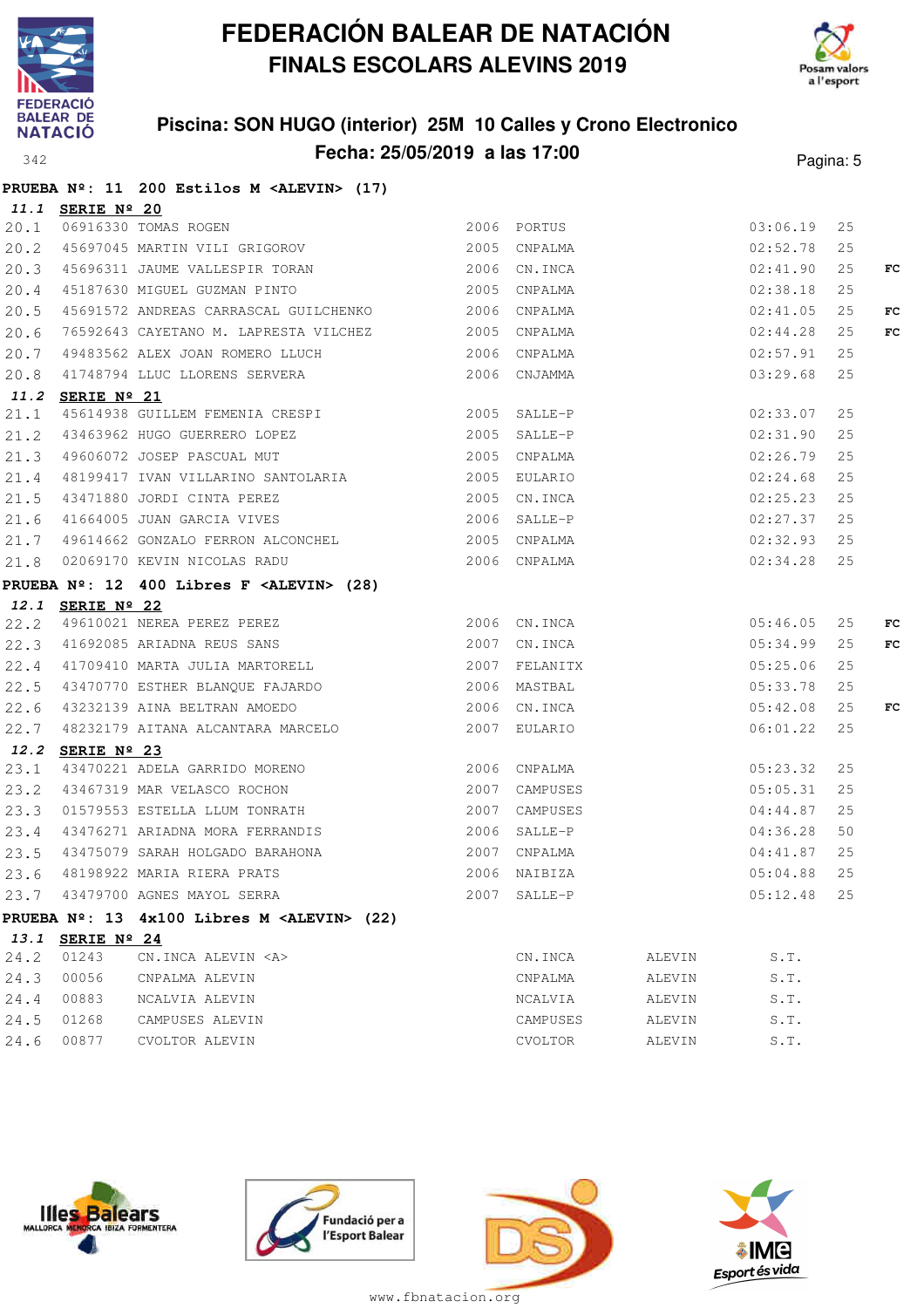



### **Piscina: SON HUGO (interior) 25M 10 Calles y Crono Electronico Fecha: 25/05/2019 a las 17:00** Pagina: 6

**PRUEBA Nº: 14 4x100 Estilos F <ALEVIN> (44)**

|      | 14.1 SERIE Nº 25 |                                                                                                                                             |               |              |          |    |    |
|------|------------------|---------------------------------------------------------------------------------------------------------------------------------------------|---------------|--------------|----------|----|----|
| 25.2 | 01243            | CN.INCA ALEVIN <a></a>                                                                                                                      |               |              | S.T.     |    |    |
| 25.3 | 01268            | CAMPUSES ALEVIN                                                                                                                             |               |              | S.T.     |    |    |
| 25.4 | 00895            | EULARIO ALEVIN                                                                                                                              |               |              | S.T.     |    |    |
| 25.5 | 00883            | NCALVIA ALEVIN                                                                                                                              |               |              | S.T.     |    |    |
|      | 25.6 00056       | X<br>CAMPUSES ALEVIN<br>CAMPUSES ALEVIN<br>EULARIO ALEVIN<br>NCALVIA ALEVIN<br>CNPALMA ALEVIN<br>ALEVIN<br>CNPALMA ALEVIN<br>CNPALMA ALEVIN |               |              | S.T.     |    |    |
|      |                  | PRUEBA Nº: 15 800 Libres F <alevin> (29)</alevin>                                                                                           |               |              |          |    |    |
|      | 15.1 SERIE Nº 26 |                                                                                                                                             |               |              |          |    |    |
| 26.2 |                  | 41709410 MARTA JULIA MARTORELL 2007 FELANITX                                                                                                |               |              | 11:06.16 | 25 |    |
|      |                  | 26.3 43479539 PATRICIA TORVISO QUIROZ                                                                                                       | 2007 CN.INCA  |              | 10:20.77 | 25 |    |
|      |                  | 26.4 43476271 ARIADNA MORA FERRANDIS 2006 SALLE-P                                                                                           |               |              | 09:12.96 | 25 |    |
| 26.5 |                  | 2006 EULARIO<br>47432716 AMAYA TORRES SERRA                                                                                                 |               |              | 09:59.92 | 25 |    |
|      |                  | 26.6 45189548 MARTA SERRA REGAL 2007 CN.INCA                                                                                                |               |              | 10:53.89 | 25 |    |
|      |                  | 26.7 49481006 LUCIA MOYA JIMENEZ                                                                                                            |               | 2007 NCALVIA | 11:13.56 | 25 |    |
|      |                  | PRUEBA $N^{\circ}$ : 16 400 Libres M <alevin> (4)</alevin>                                                                                  |               |              |          |    |    |
|      | 16.1 SERIE Nº 27 |                                                                                                                                             |               |              |          |    |    |
| 27.1 |                  | 45185607 LLUIS VICENS BUJOSA 2005 CNPALMA                                                                                                   |               |              | 05:38.33 | 25 | FC |
|      |                  |                                                                                                                                             |               |              | 05:14.06 | 25 | FC |
|      |                  | 27.2 45184835 TONI BERGAS COMAS 2005 SALLE-P<br>27.3 45697045 MARTIN VILI GRIGOROV 2005 CNPALMA                                             |               |              | 05:06.63 | 25 |    |
| 27.4 |                  | 48199742 MARCOS GARCIA IZQUIERDO 6 2006 NAIBIZA                                                                                             |               |              | 04:58.10 | 25 |    |
| 27.5 |                  | 2006 NCALVIA<br>45693046 CIRO ASCANIO SAIZ                                                                                                  |               |              | 05:04.64 | 25 |    |
| 27.6 |                  | 43226770 DYLAN RUIZ BIOJO                                                                                                                   | 2005 SALLE-P  |              | 05:13.65 | 25 | FC |
| 27.7 |                  | 45610144 JOAN MIQUEL NIETO CALDENTEY 2006 CNPALMA                                                                                           |               |              | 05:29.84 | 25 | FC |
| 27.8 |                  | 41749888 LLUIS CARDONA MESQUIDA 2006 CNJAMMA                                                                                                |               |              | 06:05.35 | 25 |    |
|      | 16.2 SERIE Nº 28 |                                                                                                                                             |               |              |          |    |    |
| 28.0 |                  | 47431112 HECTOR ROSELLO FERNANDEZ 2005 NAIBIZA                                                                                              |               |              | 04:58.02 | 25 |    |
| 28.1 |                  | 43466668 JAIME FLORIT CASTILLO                                                                                                              | 2005 CVOLTOR  |              | 04:51.03 | 25 |    |
| 28.2 |                  | 43460901 JAVIER HOLGADO BARAHONA                                                                                                            | 2005 CNPALMA  |              | 04:39.08 | 25 |    |
| 28.3 |                  | 45370659 ALEJANDRO GOMEZ MILLAN                                                                                                             | 2005 CAMPUSES |              | 04:31.06 | 25 |    |
| 28.4 |                  | 09897080 ALEX EMERY SACH 2005 SALLE-P<br>49927148 VICTOR FCO. POLO CAPO 2006 CAMPUSES                                                       |               |              | 04:27.43 | 25 |    |
| 28.5 |                  |                                                                                                                                             | 2006 CAMPUSES |              | 04:28.60 | 25 |    |
| 28.6 |                  | 43232272 JORGE SABATER ESPINOSA 2006 SALLE-P                                                                                                |               |              | 04:33.37 | 25 |    |
| 28.7 |                  | 43463962 HUGO GUERRERO LOPEZ                                                                                                                | 2005 SALLE-P  |              | 04:46.46 | 25 |    |
|      |                  | 28.8 45187470 URIEL HARO PEREZ 2005 CAMPUSES 04:51.57 25                                                                                    |               |              |          |    |    |
|      |                  | PRUEBA $N^{\circ}$ : 17 200 Braza F <alevin> (39)</alevin>                                                                                  |               |              |          |    |    |
|      | 17.1 SERIE Nº 29 |                                                                                                                                             |               |              |          |    |    |
| 29.0 |                  | 47431715 NATALIA PRIETO MARQUEZ 2007 EULARIO                                                                                                |               |              | 03:31.90 | 25 |    |
| 29.1 |                  |                                                                                                                                             |               |              | 03:16.12 | 25 | FC |
| 29.2 |                  | 48233287 ADRIANA ESTEBAN SEGOVIA                                                                                                            | 2007 NAIBIZA  |              | 03:08.89 | 25 |    |
| 29.3 |                  | 49481148 EMMA FRAGA MORRONDO                                                                                                                | 2007 SALLE-P  |              | 02:57.76 | 25 |    |
| 29.4 |                  | 45189605 MARINA PONS RAMON                                                                                                                  | 2006 CNPALMA  |              | 02:52.81 | 25 |    |
| 29.5 |                  | 43473466 CLAUDIA GELABERT RUBIO                                                                                                             | 2007 CNPALMA  |              | 02:57.39 | 25 |    |
| 29.6 |                  | 43474335 MARTA NADAL CANET                                                                                                                  | 2006 NCALVIA  |              | 03:07.06 | 25 | FC |
| 29.7 |                  | 48199273 VIOLETA CUBERO SOLER                                                                                                               | 2006 PORTUS   |              | 03:15.70 | 25 |    |
| 29.8 |                  | 48199919 DANIELA HORMIGO ROSELLO                                                                                                            | 2006 NAIBIZA  |              | 03:27.32 | 25 |    |
| 29.9 |                  | 41749449 BLANCA BAGUR MOLL                                                                                                                  | 2006 CNJAMMA  |              | S.T.     |    |    |
|      |                  |                                                                                                                                             |               |              |          |    |    |







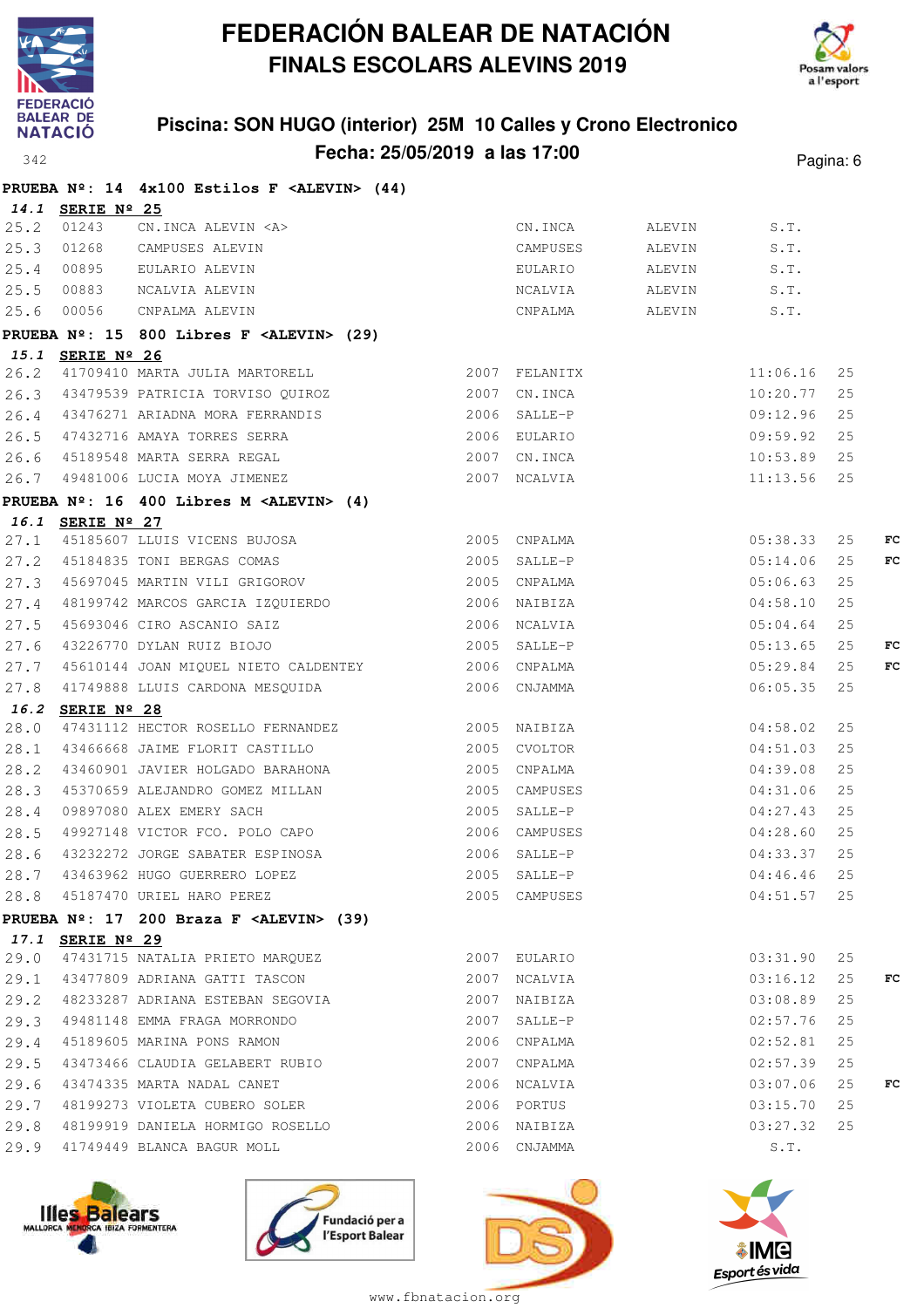



#### **Piscina: SON HUGO (interior) 25M 10 Calles y Crono Electronico Fecha: 25/05/2019 a las 10:00** Pagina: 7

|      |                  | PRUEBA Nº: 18 200 Braza M <alevin> (15)</alevin>                                               |                                                |               |    |     |
|------|------------------|------------------------------------------------------------------------------------------------|------------------------------------------------|---------------|----|-----|
|      | 18.1 SERIE Nº 30 |                                                                                                |                                                |               |    |     |
| 30.2 |                  | 45696311 JAUME VALLESPIR TORAN 2006 CN.INCA                                                    | 2006 CN.INCA 02:54.52<br>2005 SALLE-P 02:46.62 |               | 25 | FC  |
| 30.3 |                  | 45614938 GUILLEM FEMENIA CRESPI                                                                |                                                |               | 25 |     |
| 30.4 |                  | 43471880 JORDI CINTA PEREZ                                                                     | 02:33.50<br>2005 CN.INCA                       |               | 25 |     |
| 30.5 |                  | 49614662 GONZALO FERRON ALCONCHEL                                                              | 2005 CNPALMA                                   | 02:46.56      | 25 |     |
|      |                  | 30.6 43228837 PAU RUDOPH MASSANET                                                              | 02:53.93<br>2005 CVOLTOR                       |               | 25 |     |
|      |                  | 30.7 43233208 HECTOR GAMEZ ALVAREZ 2006 NCALVIA                                                |                                                | S.T.          |    | FC  |
|      |                  | PRUEBA Nº: 19 100 Libres F <alevin> (26)</alevin>                                              |                                                |               |    |     |
|      | 19.1 SERIE Nº 31 |                                                                                                |                                                |               |    |     |
| 31.0 |                  | 2001 FESAIB<br>43212715 ELENA CERDA MONTERO                                                    |                                                | 01:54.00      | 25 | FC  |
| 31.1 |                  | 48232179 AITANA ALCANTARA MARCELO                                                              | 2007 EULARIO                                   | 01:22.76      | 25 |     |
| 31.2 |                  | 41664006 MARIA BELEN GARCÍA VIVES                                                              | 2007 SALLE-P                                   | 01:20.22      | 25 | FC  |
| 31.3 |                  | 43476920 LUCIA DEL VALLE MARIN                                                                 | 2007 CAMPUSES                                  | 01:18.28      | 25 | FC  |
| 31.4 |                  | 45697326 AINA GONZALEZ CAPLLONCH                                                               | 2007 SALLE-P                                   | 01:17.76      | 50 | FC  |
| 31.5 |                  | 41692085 ARIADNA REUS SANS                                                                     | 2007 CN.INCA                                   | 01:17.06      | 25 | FC  |
| 31.6 |                  | 54877137 RIHAB RAHMOUNI ZAIM                                                                   | 2006 NAIBIZA                                   | 01:19.31      | 25 |     |
| 31.7 |                  | 43475126 JULIETA LOPEZ DAMIGO                                                                  | 2006 CN.INCA                                   | 01:20.67      | 25 | FC  |
| 31.8 |                  | 43202686 NEREA BARRIENTOS ARROM                                                                | 2001 FESAIB                                    | 01:29.69      | 25 | FC  |
| 31.9 |                  | 43233053 ALBA RODRIGUEZ FERNANDEZ                                                              | 2003 FESAIB                                    | 02:00.00      | 25 | FC  |
|      | 19.2 SERIE Nº 32 |                                                                                                |                                                |               |    |     |
| 32.0 |                  | 41664764 NEUS QUETGLAS CARBONELL 2006 NCALVIA                                                  |                                                | 01:16.51      | 25 | FC  |
| 32.1 |                  | 41606736 BLANCA PONS DE VICENTE<br>41664944 ONA GUASP BERGA<br>46391932 URSULA SALAS BASCUÑANA | 2006 NATAMAO                                   | 01:14.29      | 25 |     |
| 32.2 |                  |                                                                                                | 2007 SALLE-P                                   | 01:13.86      | 25 | FC  |
| 32.3 |                  |                                                                                                | 2006 SALLE-P                                   | 01:10.82      | 25 |     |
| 32.4 |                  | 49481006 LUCIA MOYA JIMENEZ                                                                    | 2007 NCALVIA                                   | 01:10.59      | 25 |     |
| 32.5 |                  | 43470770 ESTHER BLANQUE FAJARDO<br>09690446 LUNA CHIMA                                         | 2006 MASTBAL                                   | 01:11.60      | 50 |     |
| 32.6 |                  |                                                                                                | 2007 CAMPUSES                                  | 01:11.09      | 25 |     |
| 32.7 |                  | 41749948 CATERINA COLL AMETLER                                                                 | 2006 CNJAMMA                                   | 01:14.21      | 25 |     |
| 32.8 |                  |                                                                                                | 2006 CN.INCA                                   | 01:16.26      | 25 | FC. |
| 32.9 |                  | 49610021 NEREA PEREZ PEREZ<br>45187558 LUCIA ZUBIRI OLIVERA                                    | 2007 SALLE-P                                   | 01:16.57      | 25 | FC  |
|      | 19.3 SERIE Nº 33 |                                                                                                |                                                |               |    |     |
| 33.0 |                  | 43479539 PATRICIA TORVISO QUIROZ 60 2007 CN.INCA 61:10.39 50                                   |                                                |               |    |     |
|      |                  | 33.1 45614949 JULIA MOREY REBASSA 2006 SALLE-P                                                 | $01:07.82$ 25                                  |               |    |     |
|      |                  | 33.2 47430688 TERESA HERNANDEZ MARI                                                            | 2006 EULARIO                                   | 01:07.30 25   |    |     |
|      |                  | 33.3 48198922 MARIA RIERA PRATS                                                                | 2006 NAIBIZA                                   | 01:04.71      | 25 |     |
|      |                  | 33.4 04346837 JOSHA VERMEER                                                                    | 2006 NCALVIA                                   | 01:01.89      | 25 |     |
| 33.5 |                  | 49868937 CARLA LLABRES PEDRET                                                                  | 2006 SALLE-P                                   | 01:02.43      | 25 |     |
| 33.6 |                  | 46389239 LEYRE LUMBRERAS ROJO                                                                  | 2006 SALLE-P                                   | 01:07.08      | 25 |     |
| 33.7 |                  | 43467319 MAR VELASCO ROCHON                                                                    | 2007 CAMPUSES                                  | 01:07.43      | 25 |     |
|      |                  | 33.8 49925383 MARTA SANDIN POLO                                                                | 2007 SALLE-P                                   | $01:08.37$ 25 |    |     |
|      |                  | 33.9 47433423 YARA ROSELLO RODRIGUEZ                                                           | 2006 NAIBIZA                                   | 01:09.67      | 25 |     |







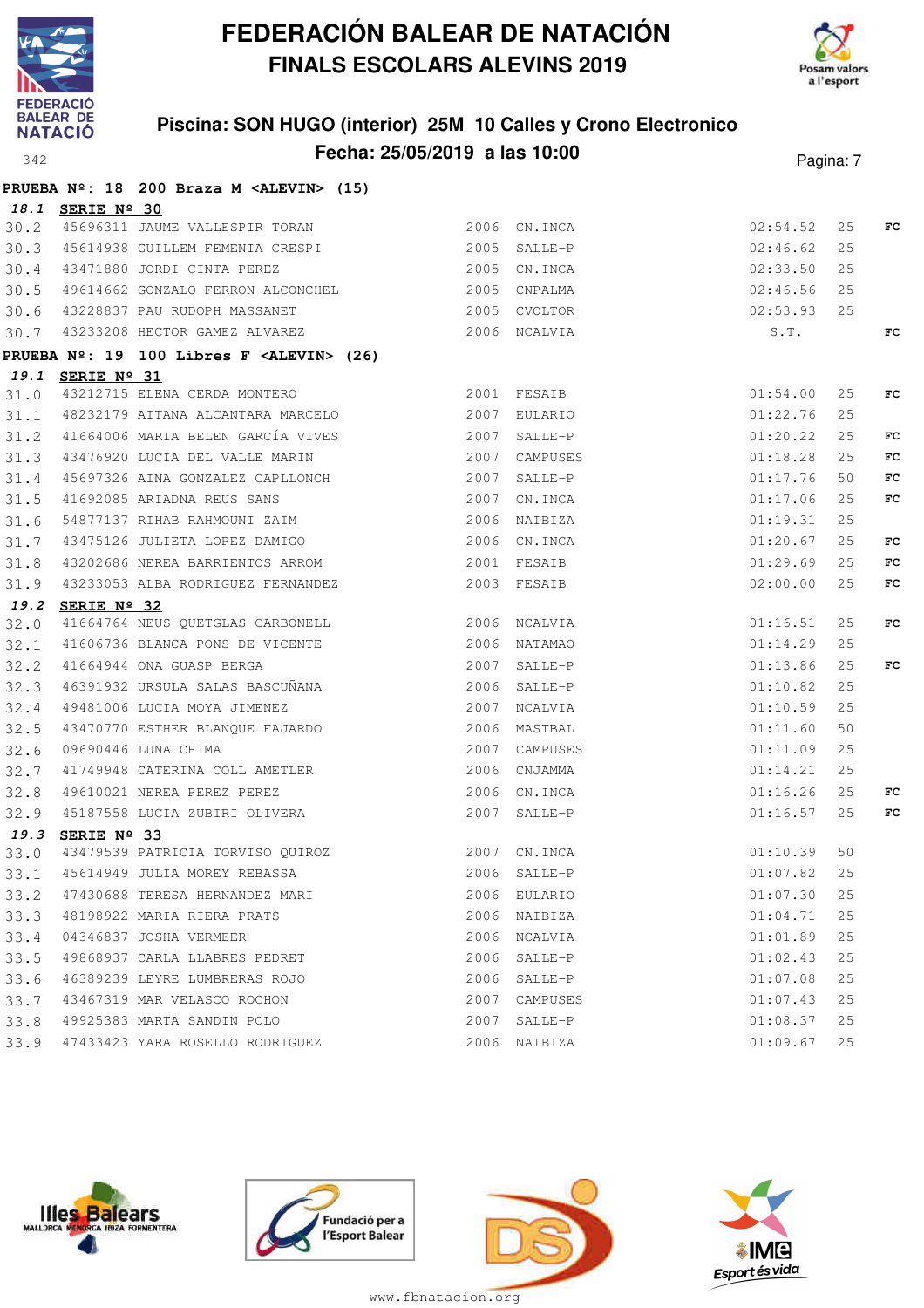

**PRUEBA Nº: 20 100 Libres M <ALEVIN> (2)**

# **FEDERACIÓN BALEAR DE NATACIÓN FINALS ESCOLARS ALEVINS 2019**



#### **Piscina: SON HUGO (interior) 25M 10 Calles y Crono Electronico Fecha: 25/05/2019 a las 10:00** Pagina: 8

|              | 20.1 SERIE Nº 34 |                                                                                                                                                                                                                                            |      |                              |                      |          |    |
|--------------|------------------|--------------------------------------------------------------------------------------------------------------------------------------------------------------------------------------------------------------------------------------------|------|------------------------------|----------------------|----------|----|
| 34.0         |                  | 3ERIE Nº 34<br>43196055 RENE FLORES CASTILLO<br>49480933 LLUIS CORTES GARCIA<br>41748794 LLUC LLORENS SERVERA<br>43227643 SERGIO RODRIGUEZ ISASI<br>43471170 MARC ADAM O'CONNOR CABAU<br>43471170 MARC ADAM O'CONNOR CABAU<br>2005 NCALVIA |      |                              | 02:32.00             | 25       | FC |
| 34.1         |                  |                                                                                                                                                                                                                                            |      |                              | 01:39.99             | 25       | FC |
| 34.2         |                  |                                                                                                                                                                                                                                            |      |                              | 01:24.53             | 25       |    |
| 34.3         |                  |                                                                                                                                                                                                                                            |      |                              | 01:17.70             | 25       | FC |
| 34.4         |                  |                                                                                                                                                                                                                                            |      |                              | 01:11.60             | 25       | FC |
| 34.5         |                  | 41749888 LLUIS CARDONA MESQUIDA 60 2006 CNJAMMA                                                                                                                                                                                            |      |                              | 01:15.50             | 25       |    |
| 34.6         |                  |                                                                                                                                                                                                                                            |      |                              | 01:22.39             | 25       | FC |
| 34.7         |                  |                                                                                                                                                                                                                                            |      |                              | 01:25.08             | 25       | FC |
| 34.8         |                  | 43226332 PERE ANTONI GOMILA QUETGLAS 1998 FESAIB                                                                                                                                                                                           |      |                              | 02:32.00             | 25       | FC |
|              | 20.2 SERIE Nº 35 |                                                                                                                                                                                                                                            |      |                              |                      |          |    |
| 35.0         |                  |                                                                                                                                                                                                                                            |      |                              | 01:10.93             | 25       |    |
| 35.1         |                  |                                                                                                                                                                                                                                            |      |                              | 01:09.73             | 50       |    |
| 35.2         |                  | <b>SERIE Nº 35</b><br>41514532 JULEN PONS DE DIOS (2005) NATAMAO<br>45693046 CIRO ASCANIO SAIZ (2006) NCALVIA<br>43227645 DANIEL LLOMPART BARRERA (2005) SALLE-P                                                                           |      |                              | 01:06.17             | 25       | FC |
| 35.3         |                  | 43190442 MARCOS RODRIGUEZ RAMON                                                                                                                                                                                                            |      | 1999 FESAIB                  | 01:05.23             | 25       | FC |
| 35.4         |                  | 43220670 MARC FLORES MASSOT 2005 SALLE-P                                                                                                                                                                                                   |      |                              | 01:05.13             | 25       | FC |
| 35.5         |                  | 76592643 CAYETANO M. LAPRESTA VILCHEZ 2005 CNPALMA                                                                                                                                                                                         |      |                              | 01:05.14             | 25       | FC |
| 35.6         |                  |                                                                                                                                                                                                                                            |      |                              | 01:05.65             | 25       | FC |
| 35.7         |                  |                                                                                                                                                                                                                                            |      |                              | 01:06.67             | 25       |    |
| 35.8         |                  | %76592643 CAYETANO M. LAPRESIA VILCHEZ (2000) CNFALMA<br>45691572 ANDREAS CARRASCAL GUILCHENKO (2006) CNPALMA<br>48233940 MARC CARDONA MARTIN (2006) NAIBIZA<br>06916330 TOMAS ROGEN (2006) PORTUS<br>43228993 MAXIMO GOMEZ PECHENKIN (200 |      |                              | 01:10.35             | 25       |    |
| 35.9         |                  | 43228993 MAXIMO GOMEZ PECHENKIN<br>-----                                                                                                                                                                                                   |      |                              | 01:11.05             | 25       | FC |
|              | 20.3 SERIE Nº 36 |                                                                                                                                                                                                                                            |      |                              |                      |          |    |
| 36.0         |                  |                                                                                                                                                                                                                                            |      |                              | 01:03.60             | 25       |    |
| 36.1         |                  | 45693738 JAUME PONS SANTAMARIA 2006 CNMURO                                                                                                                                                                                                 |      |                              | 01:02.43             | 25       |    |
| 36.2         |                  | 43460901 JAVIER HOLGADO BARAHONA                                                                                                                                                                                                           |      | 2005 CNPALMA                 | 01:01.30             | 25       |    |
| 36.3         |                  | 13100001 SINTER INDEED BIRMINGHER<br>13473869 JAVIER LOPEZ GUILLEN 2006 CN.INCA<br>19897080 ALEX EMERY SACH 2005 SALLE-P<br>18199417 IVAN VILLARINO SANTOLARIA 2005 EULARIO                                                                |      |                              | 01:00.52             | 50       |    |
| 36.4         |                  |                                                                                                                                                                                                                                            |      |                              | 00:57.74             | 25       |    |
| 36.5         |                  |                                                                                                                                                                                                                                            |      |                              | 00:58.07             | 25       |    |
|              |                  | 36.6 45370659 ALEJANDRO GOMEZ MILLAN 2005 CAMPUSES<br>36.7 43483056 JOSEP CASTRO TORRENS 2005 CAMPUSES<br>36.8 49607808 MIQUEL RIBOT MORELL 2005 NCALVIA<br>36.9 41663833 ALBERT PORTER VICENS 2005 SALLE-P                                |      |                              | 01:02.60             | 50       |    |
|              |                  |                                                                                                                                                                                                                                            |      |                              | 01:01.53             | 25       |    |
|              |                  |                                                                                                                                                                                                                                            |      |                              | 01:03.50             | 25       |    |
|              |                  |                                                                                                                                                                                                                                            |      |                              | 01:03.64             | 25       |    |
|              |                  | PRUEBA Nº: 21 200 Espalda F <alevin> (36)</alevin>                                                                                                                                                                                         |      |                              |                      |          |    |
|              |                  | 21.1 SERIE Nº 37                                                                                                                                                                                                                           |      |                              |                      |          |    |
| 37.0         |                  | 47431715 NATALIA PRIETO MARQUEZ                                                                                                                                                                                                            |      | 2007 EULARIO                 | 03:11.14<br>02:57.90 | 25<br>25 |    |
| 37.1         |                  | 45614889 MARIA REINA MORENO<br>45692762 ANGELA BUSOUETS NAVARRO                                                                                                                                                                            |      | 2007 SALLE-P<br>2006 CNPALMA | 02:42.59             |          | FC |
| 37.2<br>37.3 |                  | 41622760 ANGELS MARTI GINARD                                                                                                                                                                                                               |      | 2006 ES.ARTA                 | 02:34.12             | 25<br>25 |    |
|              |                  | 01579553 ESTELLA LLUM TONRATH                                                                                                                                                                                                              |      | 2007 CAMPUSES                |                      | 25       |    |
| 37.4<br>37.5 |                  | 43475079 SARAH HOLGADO BARAHONA                                                                                                                                                                                                            | 2007 | CNPALMA                      | 02:23.31<br>02:30.54 | 25       |    |
| 37.6         |                  | 49923806 MARIONA MANRESA MALBERTI                                                                                                                                                                                                          |      | 2006 SALLE-P                 | 02:41.68             | 25       |    |
|              |                  | 43470221 ADELA GARRIDO MORENO                                                                                                                                                                                                              |      | 2006 CNPALMA                 | 02:47.38             | 25       |    |
| 37.7         |                  | 48231123 PAULA PEREZ MULAS                                                                                                                                                                                                                 | 2007 | EULARIO                      | 03:05.35             | 25       |    |
| 37.8         |                  |                                                                                                                                                                                                                                            |      |                              |                      |          |    |







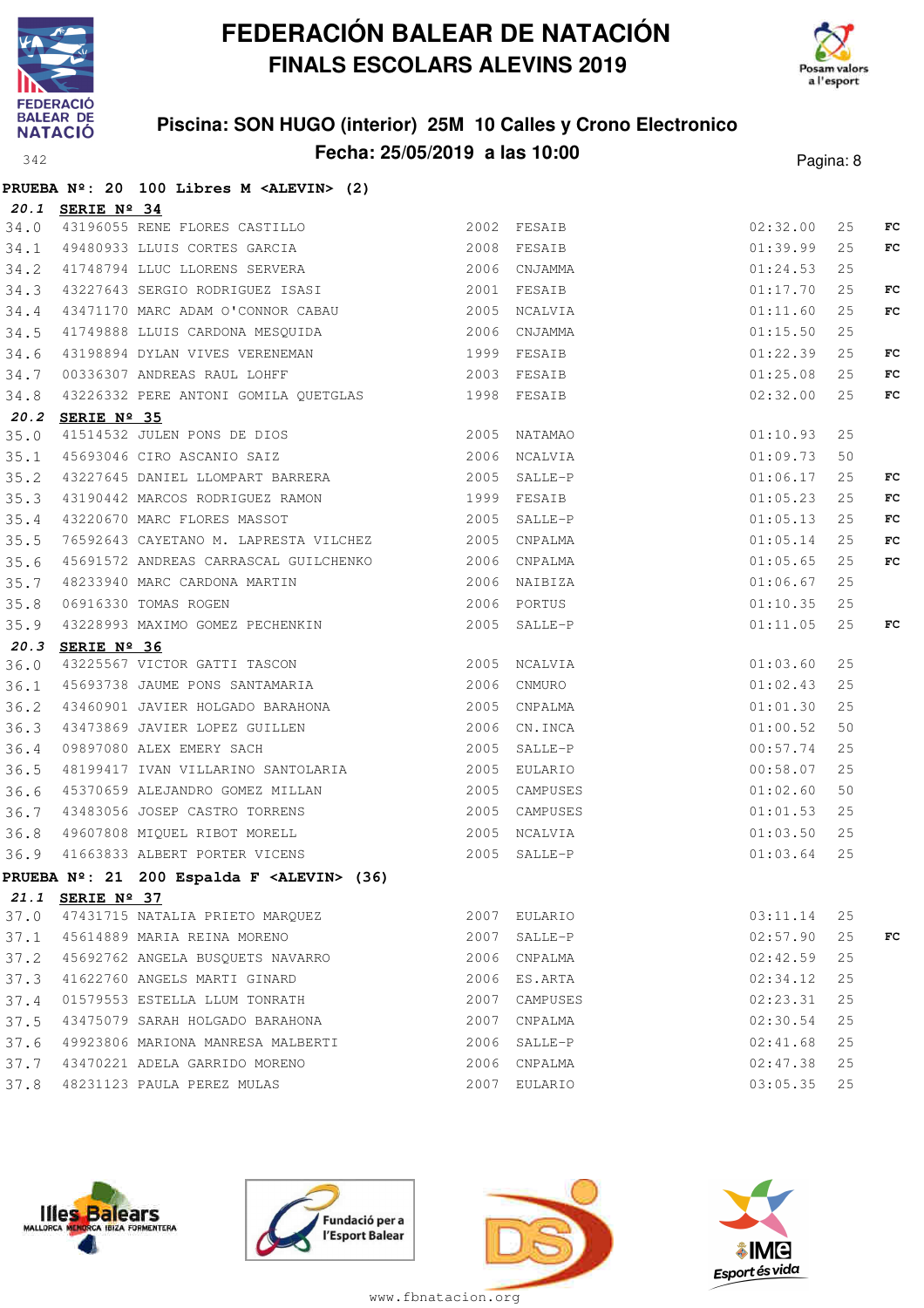



### **Piscina: SON HUGO (interior) 25M 10 Calles y Crono Electronico Fecha: 25/05/2019 a las 10:00** Pagina: 9

|                  | PRUEBA Nº: 22 200 Espalda M <alevin> (12)</alevin>                                                                                                        |              |              |          |     |             |
|------------------|-----------------------------------------------------------------------------------------------------------------------------------------------------------|--------------|--------------|----------|-----|-------------|
| 22.1 SERIE Nº 38 |                                                                                                                                                           |              |              |          |     |             |
|                  |                                                                                                                                                           |              |              | 03:08.21 | 25  |             |
|                  | 38.3 45187630 MIGUEL GUZMAN PINTO 2005 CNPALMA                                                                                                            |              |              | 02:30.56 | 25  |             |
|                  | 38.4 49606072 JOSEP PASCUAL MUT 2005 CNPALMA                                                                                                              |              |              | 02:21.20 | 25  |             |
|                  | 38.5 43233522 ALFONSO REINA MORENO 2005 SALLE-P                                                                                                           |              |              | 02:21.68 | 25  |             |
|                  | 38.6 48199434 JOSE MARIA AZNAREZ TUR 2006 NAIBIZA                                                                                                         |              |              | 02:32.30 | 25  |             |
|                  | PRUEBA Nº: 23 100 Mariposa F <alevin> (32)</alevin>                                                                                                       |              |              |          |     |             |
| 23.1 SERIE Nº 39 |                                                                                                                                                           |              |              |          |     |             |
|                  |                                                                                                                                                           |              |              | 01:31.07 | 25  |             |
|                  | 39.2 41664006 MARIA BELEN GARCÍA VIVES 2007 SALLE-P                                                                                                       |              |              | 01:29.42 | 25  | FC          |
|                  | 39.3 45189548 MARTA SERRA REGAL 2007 CN.INCA                                                                                                              |              |              | 01:27.53 | 25  |             |
|                  | 39.4 46393213 MARTA ROSSELLO GARCIA 2007 CNPALMA                                                                                                          |              |              | 01:26.65 | 25  |             |
|                  | 39.5 41606736 BLANCA PONS DE VICENTE 2006 NATAMAO                                                                                                         |              |              | 01:26.82 | 25  |             |
|                  | 39.6 41749948 CATERINA COLL AMETLER 2006 CNJAMMA                                                                                                          |              |              | 01:28.99 | 25  |             |
|                  | 39.7 45185729 MIREIA VANRELL MENENDEZ 2007 CNPALMA                                                                                                        |              |              | 01:31.02 | 25  | FC          |
|                  | 39.8 45697326 AINA GONZALEZ CAPLLONCH 2007 SALLE-P                                                                                                        |              |              | 01:36.62 | 25  | FC          |
| 23.2 SERIE Nº 40 |                                                                                                                                                           |              |              |          |     |             |
|                  | 40.1 45187558 LUCIA ZUBIRI OLIVERA 2007 SALLE-P                                                                                                           |              |              | 01:23.87 | 25  | FC          |
|                  | 40.2 49925383 MARTA SANDIN POLO                                                                                                                           | 2007 SALLE-P |              | 01:21.96 | 25  |             |
|                  | 40.3 46389239 LEYRE LUMBRERAS ROJO 2006 SALLE-P                                                                                                           |              |              | 01:17.03 | 25  |             |
|                  | 40.4 47432716 AMAYA TORRES SERRA 2006 EULARIO                                                                                                             |              |              | 01:11.98 | 25  |             |
|                  | 40.5 43479700 AGNES MAYOL SERRA 2007 SALLE-P                                                                                                              |              |              | 01:16.59 | 25  |             |
|                  | 40.6 41659557 MARGALIDA CERDA MANRESA 2007 FELANITX                                                                                                       |              |              | 01:19.16 | 25  |             |
|                  | 40.7 47430688 TERESA HERNANDEZ MARI 2006 EULARIO                                                                                                          |              |              | 01:22.37 | 25  |             |
|                  | 40.8 47433423 YARA ROSELLO RODRIGUEZ 2006 NAIBIZA                                                                                                         |              |              | 01:24.64 | 25  |             |
|                  | PRUEBA Nº: 24 100 Mariposa M <alevin> (8)</alevin>                                                                                                        |              |              |          |     |             |
| 24.1 SERIE Nº 41 |                                                                                                                                                           |              |              |          |     |             |
|                  | 41.0 49483562 ALEX JOAN ROMERO LLUCH 2006 CNPALMA                                                                                                         |              |              | 01:28.58 | 25  | FC          |
|                  |                                                                                                                                                           |              | 2005 SALLE-P | 01:14.92 | 50  | $_{\rm FC}$ |
|                  |                                                                                                                                                           |              |              | 01:10.32 | 25  |             |
|                  | 41.0 43226770 DYLAN RUIZ BIOJO<br>41.2 02069170 KEVIN NICOLAS RADU<br>41.3 43483056 JOSEP CASTRO TORRENS<br>2005 CAMPUSES<br>2006 CNPALMA<br>2006 CNPUSES |              |              | 01:09.00 | 25  |             |
|                  | 41.4 43473869 JAVIER LOPEZ GUILLEN 2006 CN.INCA                                                                                                           |              |              | 01:04.83 | 25  |             |
|                  | 41.5 10613516 ANDRES SANABRIA LOPEZ 2005 CNMURO                                                                                                           |              |              | 01:07.62 | 25  |             |
|                  | 41.6 43466668 JAIME FLORIT CASTILLO                                                                                                                       |              | 2005 CVOLTOR | 01:09.68 | 25  |             |
|                  | 41.7 45691572 ANDREAS CARRASCAL GUILCHENKO 2006 CNPALMA                                                                                                   |              |              | 01:13.36 | 25  | FC          |
|                  |                                                                                                                                                           |              |              | 01:14.46 | 25  | $_{\rm FC}$ |
|                  |                                                                                                                                                           |              |              | 01:30.89 | 2.5 |             |